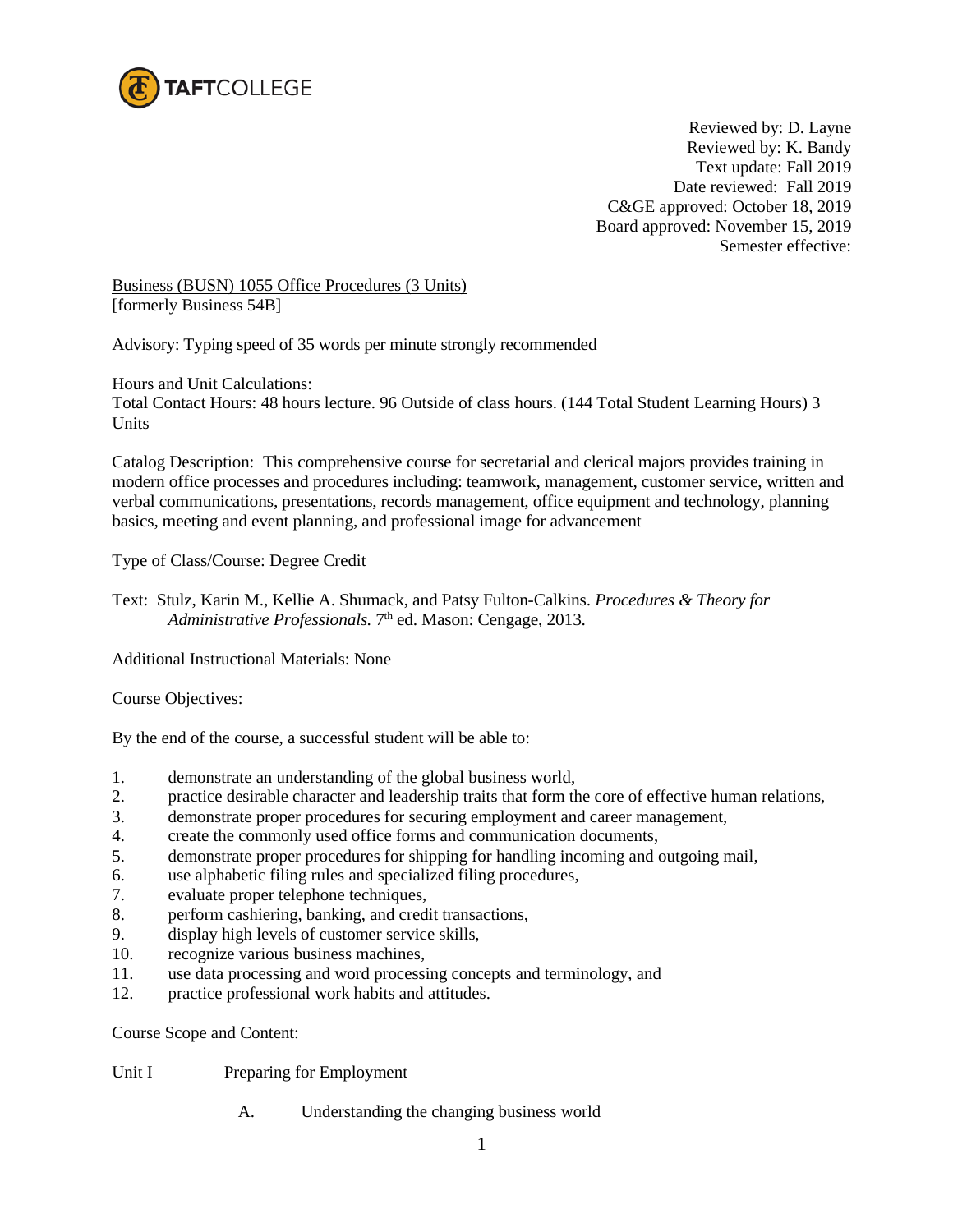

|          | <b>B.</b><br>C.<br>D.                            | Knowing yourself and others<br>Listening more effectively<br>Exploring leadership and effective human relations concepts                                                                                        |  |
|----------|--------------------------------------------------|-----------------------------------------------------------------------------------------------------------------------------------------------------------------------------------------------------------------|--|
| Unit II  |                                                  | Getting the Right Position                                                                                                                                                                                      |  |
|          | A.<br><b>B.</b>                                  | Selecting your position<br>Learning about the job                                                                                                                                                               |  |
|          | C.                                               | Succeeding on the job                                                                                                                                                                                           |  |
| Unit III | <b>Handling Communications</b>                   |                                                                                                                                                                                                                 |  |
|          | A <sub>1</sub><br><b>B.</b><br>$C_{\cdot}$<br>D. | Improving your typing skills<br>Creating and editing correspondence, reports, and forms<br>Processing office mail and electronic mail<br>Utilizing telephone and-voice mail systems                             |  |
| Unit IV  | <b>Keeping Accurate Records</b>                  |                                                                                                                                                                                                                 |  |
|          | A.<br><b>B.</b><br>C.                            | Filing and managing records using alphabetic and specialized rules<br>Preparing financial records<br>Documenting shipping and receiving activities                                                              |  |
| Unit V   | Utilizing Technology in the Office               |                                                                                                                                                                                                                 |  |
|          | A.<br><b>B.</b>                                  | Using data and word processing concepts and equipment<br>Knowing about reprographics and advanced forms of communication                                                                                        |  |
| Unit VI  | A.<br><b>B.</b><br>C.                            | <b>Applied Administrative Services</b><br>Performing basic cashiering, banking, and credit transactions<br>Providing high level skills in customer service<br>Exhibiting professional work habits and attitudes |  |

Learning Activities Required Outside of Class:

The students in this class will spend a minimum of 6 hours per week outside of the regular class time doing the following:

- 1. Studying class notes<br>2. Completing required
- Completing required reading
- 3. Written work<br>4. Answering qu
- 4. Answering questions
- 5. Problem solving activities or exercises
- 6. Group projects

Methods of Instruction:

- 1. Lectures and class discussions
- 2. Demonstrations and visual aids<br>3. Laboratory assignments
- Laboratory assignments
- 4. Guest speakers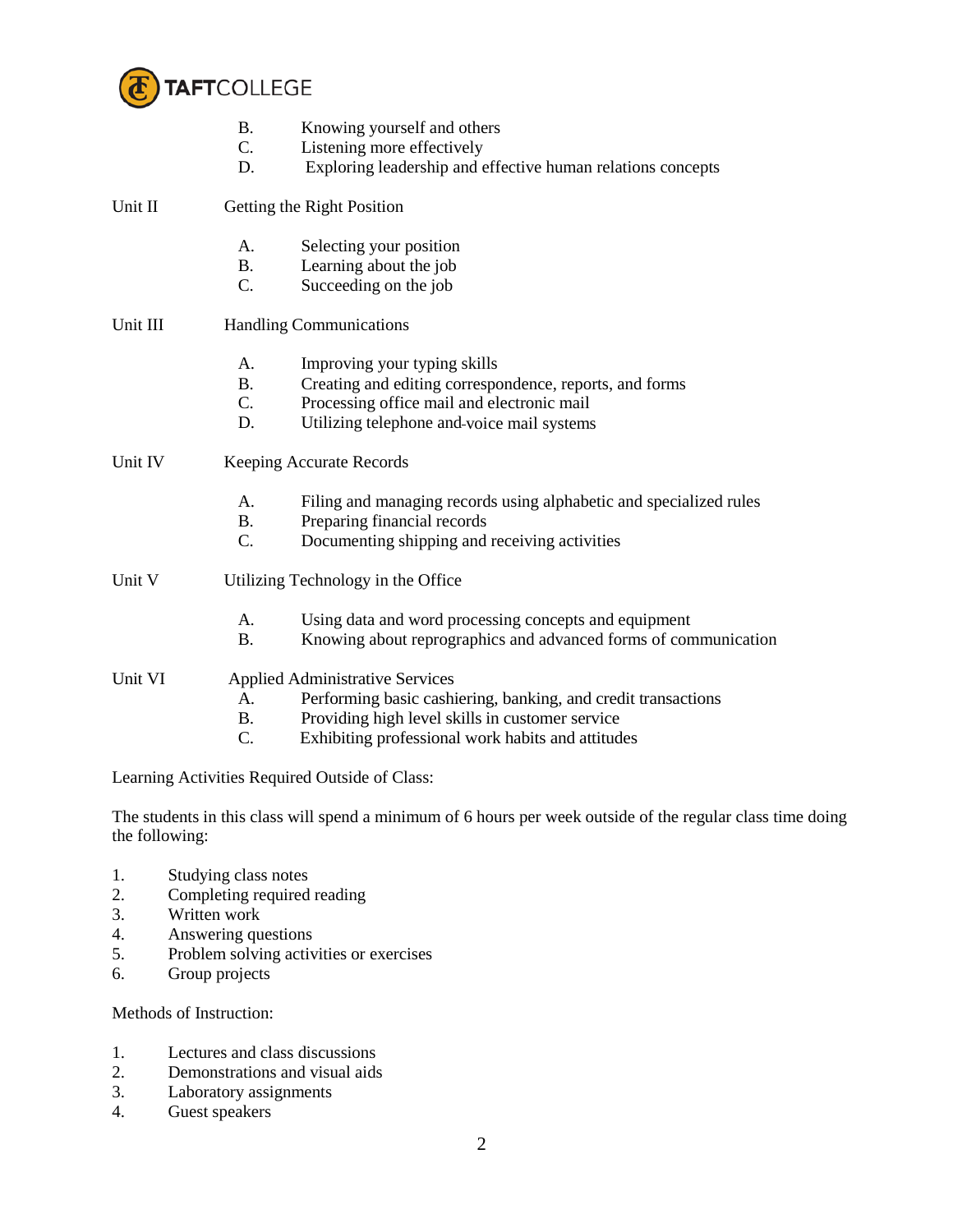

- 5. Role playing in business scenarios
- 6. Multimedia presentations
- 7. Group explorations

Methods of Evaluation:

- 1. Writing assignments, including:
	- a. written homework from chapters
	- b. group reports
	- c. chapter critical analysis reflections
	- d. case studies
- 2. Computational or non-computational problem-solving demonstrations, including:
	- a. exams using various business machines
	- b. homework problems
	- d. case study recommendations and solutions
- 3. Skill demonstrations, including:
	- a. class performance
	- b. performance exams
	- c. performance in business scenarios
	- d. role-playing and group activities
	- e. oral presentations and demonstrations
	- f. discussion responses
- 4. Projects including:
	- a. multimedia presentations
	- b. business scenario responses
	- c. action plans
	- d. formal written reports
	- e. portfolio
	- f. community service projects
	- g. building new case studies

Supplemental Data:

| TOP Code:                  | 0514.00: Office Technology/Office Computer<br>Applications |
|----------------------------|------------------------------------------------------------|
| <b>SAM Priority Code:</b>  | D: Possibly Occupational                                   |
| <b>Distance Education:</b> | Online; Offline                                            |
| Funding Agency:            | Y: Not Applicable (funds not used)                         |
| Program Status:            | 1: Program Applicable                                      |
| Noncredit Category:        | Y: Not Applicable, Credit Course                           |